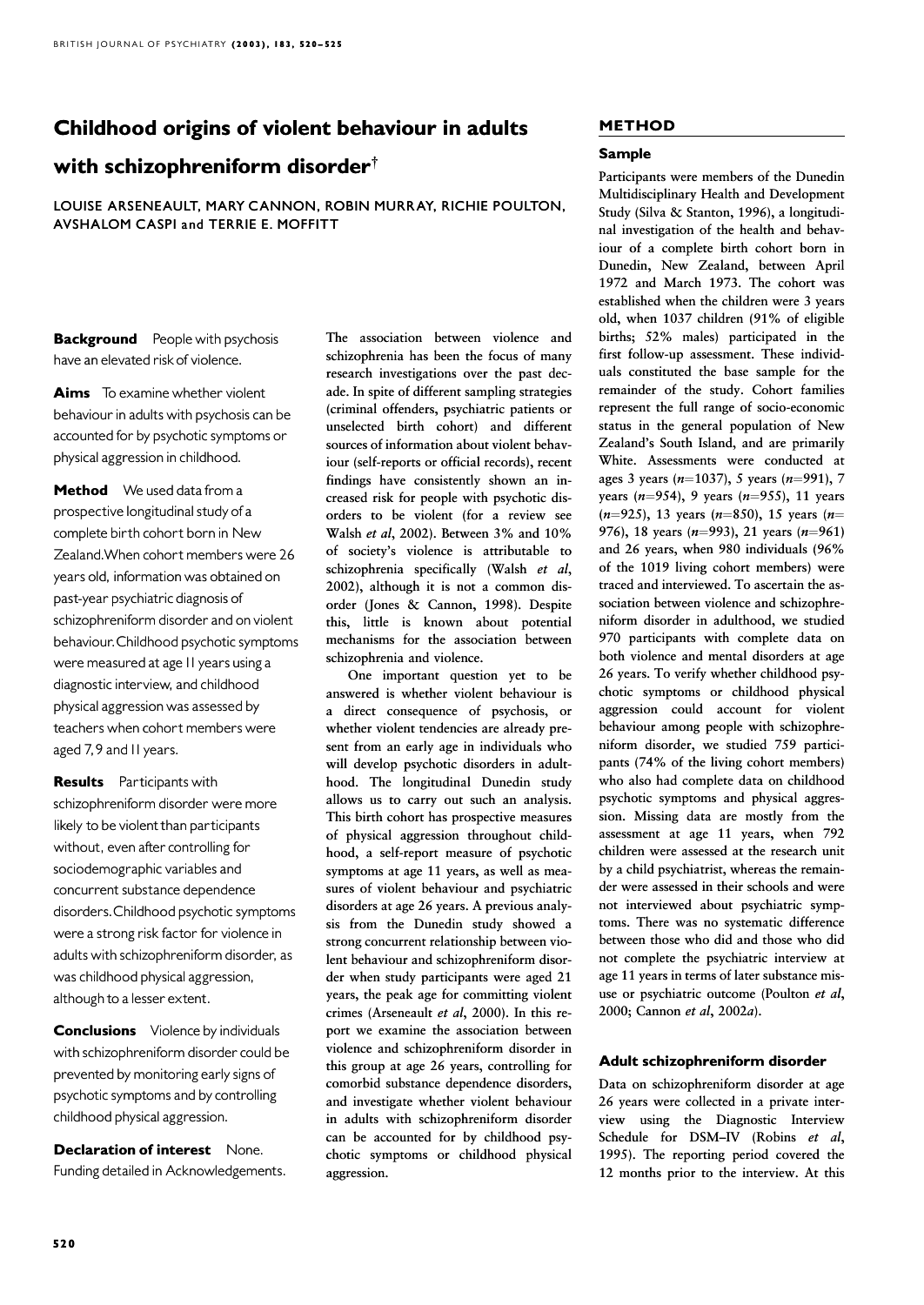assessment the diagnosis of schizophreniform disorder required:

- (a) hallucinations;
- $(b)$  at least two other symptom types from criterion A of DSM–IV (American Psychiatric Association, 1994): delusions, disorganised speech, catatonic behaviour or negative symptoms;
- $(c)$  evidence of significant impairment in social or occupational functioning (work, interpersonal or self-care).

Our interview protocol ruled out symptoms occurring under the influence of alcohol or drugs. Following this protocol, 3.7% of the cohort assessed at age 26 years met diagnostic criteria for schizophreniform disorder, including 1% of the cohort who met full criteria for schizophrenia. Further details on the procedures for ascertaining schizophreniform disorder are explained elsewhere (Poulton et al, 2000).

# Adult substance dependence disorders

Seventeen per cent of the total sample met DSM–IV diagnostic criteria for alcohol dependence (12-month prevalence), 9.3% met diagnostic criteria for cannabis dependence and 3.6% met criteria for dependence on other drugs (amphetamines, sedatives, cocaine, crack cocaine, opiates, hallucinogens or inhalants). Because cannabis and alcohol dependence disorders were both associated with an increased risk of violence in this cohort (Arseneault et al, 2000), we created a categorical variable grouping participants who met diagnostic criteria for at least one of these three substance dependence disorders (23.3% of the cohort).

## **Adult violent behaviour**

For this report we used two different measures of violent behaviour: court convictions and self-reports. Court convictions for violence in all New Zealand and Australian courts were obtained by searching the central computer system of the New Zealand police. In the Dunedin sample, violent convictions included inciting or threatening violence, using an attack dog on a person, presenting an offensive weapon, threatening a police officer, rape, manual assault, assault on a police officer, assault with a deadly weapon, aggravated robbery, and homicide. We focused on violent convictions at ages  $21-26$  years, because there were too few violent convictions in the year prior to the interview, when the participants were aged 26 years, to analyse separately. Forty-eight men and nine women (5.9% of the sample) were defined as violent offenders according to official records for this 5-year period.

To ascertain whether violent behaviours were occurring during the past-year reporting period for schizophrenic symptoms, self-reports of violence committed during the past year were obtained using a private standardised interview developed for the National Youth Survey and National Institute of Justice multi-site surveys (Elliott & Huizinga, 1989). Violent offences included information about seven different types of violence: simple assault, aggravated assault, gang fighting, robbery, forced sex, domestic violence, and hitting or otherwise hurting a child out of anger (with follow-up questions ruling out situations of physical discipline). A single simple assault was quite common  $(13.5\%)$ , but thereafter the distribution of the violence measure was strongly skewed to more serious offending; therefore individuals who reported two or more different types of violent offences, 4.4% of the sample (34 men and 9 women), were defined as self-reported violent offenders.

Self-reported and court-recorded violence overlapped in the sample. The odds of conviction were 18 times greater for people self-reporting two offence types than for people who did not (95% CI 9.3–36.7). A 'combined' violent group was constituted of 81 persons who either had self-reported committing at least two different types of violent offences in the past year or had been convicted of one (8.4% of the sample) in the past 5 years.

#### Childhood psychotic symptoms

At age 11 years, cohort members were administered the Diagnostic Interview Schedule for Children (DISC–C; Costello et al, 1982) for DSM-III criteria (American Psychiatric Association, 1980) by a child psychiatrist (Anderson et al, 1987). The schizophrenia section of the DISC–C asked five questions about possible psychotic symptoms. The items were scored by the psychiatrist (0 no; 1 yes, likely; 2 yes, definitely). Participants were divided according to the strength of the symptoms: 'no symptoms' included children who did not report any symptoms ( $n=653$ , 86.0% of the 759 participants with complete childhood data); 'weak symptoms' included children who

answered 'yes, likely' to one symptom  $(n=94, 12.4\%)$ ; and 'strong symptoms' included children who answered 'yes, likely' to two symptoms or 'yes, definitely' to one symptom  $(n=12, 1.6\%)$ . We have previously shown that these self-reported psychotic symptoms at age 11 years predicted a schizophreniform diagnosis at age 26 years (Poulton et al, 2000; Cannon et  $al, 2002a$ ).

## Childhood physical aggression Childhood

Childhood fighting was assessed by the children's teachers at cohort ages 7 years, 9 years and 11 years, using the Rutter Child Scales (McGee et al, 1985). At each assessment age, teachers reported whether the child had fought with other children in the past year (0 no, doesn't apply; 1 yes, applies somewhat; 2 yes, certainly applies). We divided the sample into three discrete groups based on the levels of physical aggression between ages 7 years and 11 years:

- (a) non-aggressive children were those who never fought at either 7, 9 or 11 years (n¼495, 65.2% of the 759 with complete childhood data);
- (b) low-aggressive children were those for whom fighting 'applied somewhat' or 'certainly applied' only at one assessment point  $(n=157, 20.7\%)$ ;
- (c) high-aggressive children were those for whom fighting 'certainly applied' at two or more of the three assessment points  $(n=107, 14.1\%)$ .

#### Parental socio-economic status

The socio-economic status of participants' families was coded into one of six categories based upon the educational level and income associated with occupations in data from the New Zealand census (Elley & Irving, 1976). The scale ranged from 1 (unskilled labourer) to 6 (professional). The variable used in our analyses, parental socio-economic status, is the average of the highest socio-economic status level of either parent across the seven assessments of the Dunedin study from birth to age 15 years; thus, it reflects the socio-economic conditions experienced by the children while they grew up.

#### **Statistical analyses**

Logistic regression techniques were used to investigate the association between schizophreniform disorder at age 26 years and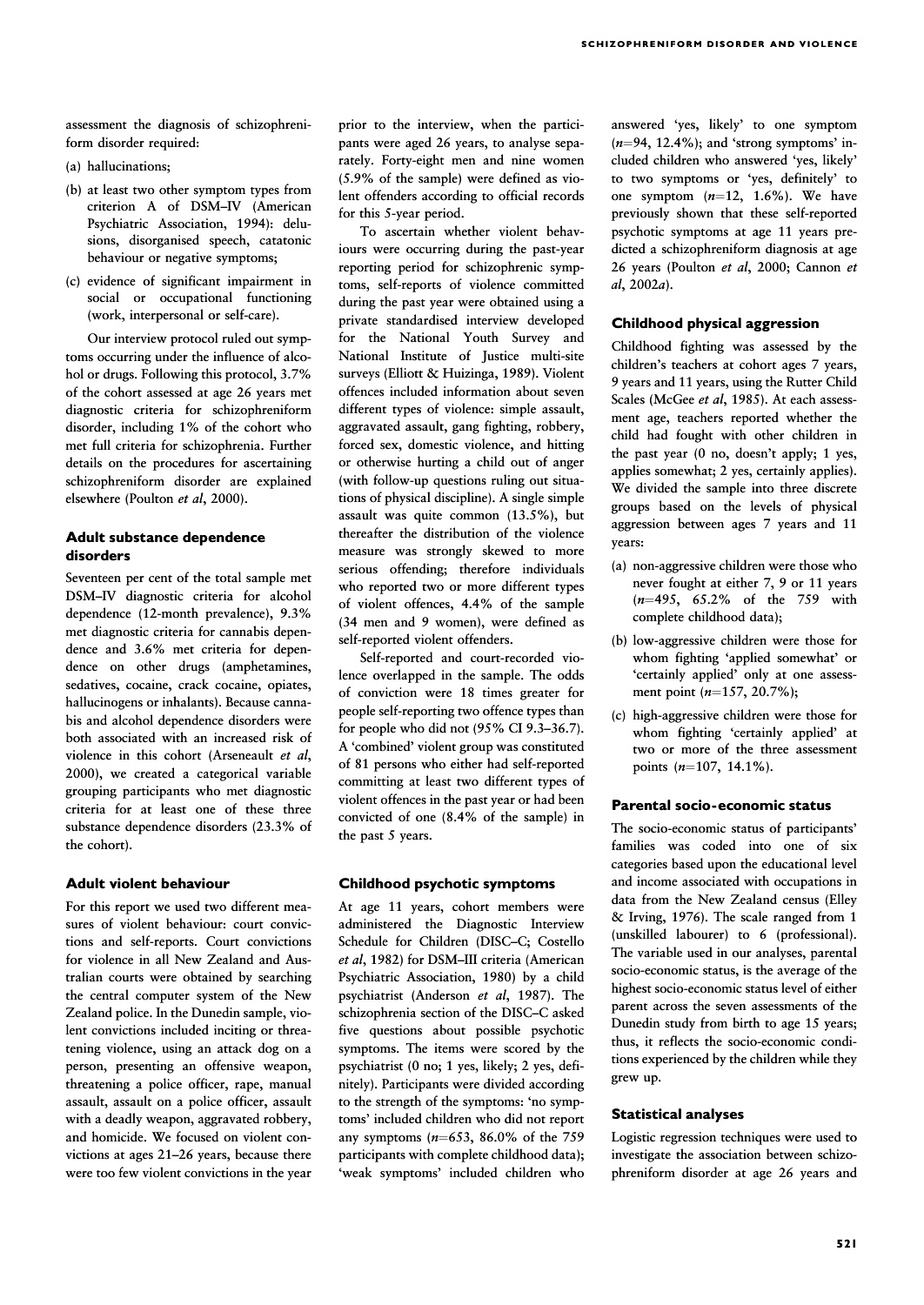different measures of violence (self-reported, violent convictions, and the combined measure). In this analysis, we included all participants with complete data in adulthood  $(n=970)$ . We report the risk, estimated by odds ratios with 95% confidence intervals, for people with schizophreniform disorder to be violent according to each of the three measures of violence. We report unadjusted odds ratios, odds ratios adjusted for gender and parental socio-economic status, and finally odds ratios adjusted for gender, parental socioeconomic status and substance dependence disorders at age 26 years, simultaneously. The addition of gender interaction terms did not yield significant improvements in the fit of models predicting violence above and beyond models with main effects only. Consequently, analyses were performed on the whole sample.

We then investigated whether the association between schizophreniform disorder and violent behaviour (using the combined measure) could be accounted for by childhood psychotic symptoms or childhood physical aggression. First, we ascertained the association between schizophreniform disorder and violence within the subsample of individuals with complete data at age 11 years  $(n=759)$  using logistic regression analyses. Second, we adjusted the model for self-reported psychotic symptoms at age 11 years (two groups: weak and strong symptoms). The hypothesis was that if violence were significantly associated with schizophreniform disorder at age 26 years and this association were reduced in the second analysis, this change would indicate that the initial association was partly due to the presence of psychotic symptoms prior to diagnosable schizophreniform disorder. Third,

we adjusted the model for childhood physical aggression (two groups: low and high aggression). Finally, we adjusted the model for both childhood psychotic symptoms and childhood physical aggression simultaneously.

## RESULTS

# Concurrent association between schizophreniform disorder and violence

Individuals meeting diagnostic criteria for schizophreniform disorder were at elevated risk of being violent at age 26 years (Table 1). This finding held whether violence was measured using self-reports or court records. This risk decreased after controlling for gender, socio-economic status and concurrent substance dependence disorders, but remained significant. As a group, cohort members who had schizophreniform disorder and who were violent at age 26 years represented only 1.2% of the total sample  $(n=12)$ . However, this small group of individuals represented 14.8% of the sample's 81 violent individuals, and they were responsible for 8.3% of the sample's total 168 violent court convictions and 10.4% of the sample's total 673 self-reported violent offences. Moreover, 8.9% of violence in the population was attributable to schizophreniform disorder, having controlled for gender, social class and substance dependence disorders.

## Childhood risk factors for violence among adults with schizophreniform disorder

Reduction in the sample size because of missing data at age 11 years did not affect the association we observed between

violence and schizophreniform disorder within the complete sample: the risk of violent behaviour adjusted for gender and socio-economic status in the full sample was  $4.71$  (Table 1), compared with a risk of 4.07 in the reduced sample (Table 2, model 1). When we controlled for psychotic symptoms at age 11 years (Table 2, model 2), the risk of violence in individuals with schizophreniform disorder at age 26 years was reduced to 2.80, a reduction of 31.2%. This indicates that one-third of the risk of adult violence associated with diagnosable schizophreniform disorder at age 26 years was accounted for by psychotic symptoms in childhood.

When childhood physical aggression was entered into the model (Table 2, model 3), the risk slightly decreased from 4.07 to 3.76, indicating that childhood physical aggression accounted for a small proportion of the association between adult schizophreniform disorder and violence. Nevertheless, in model 4, when both childhood psychotic symptoms and childhood physical aggression were entered simultaneously, the risk of violence in people with schizophreniform disorder decreased to 2.51, a reduction of 38.3% of the initial violence risk, and became nonsignificant. This suggests an additive effect of childhood psychotic symptoms and childhood physical aggression in accounting for the association between violence and schizophreniform disorder in adulthood.

## **DISCUSSION**

Using prospective measures of childhood psychotic symptoms and childhood physical aggression from a longitudinal birth

Table 1 Proportions and risks of violent behaviour among participants with schizophreniform disorder at age 26 years

| Violent behaviour according to data source                                                      | $\%$ | Violence risk among people with schizophreniform disorder $(n=36, 3.7\%)$ |                                                            |                                                                                            |
|-------------------------------------------------------------------------------------------------|------|---------------------------------------------------------------------------|------------------------------------------------------------|--------------------------------------------------------------------------------------------|
|                                                                                                 |      | Unadjusted risk<br>OR (95% CI)                                            | Risk adjusted for<br>gender and SES<br><b>AOR (95% CI)</b> | Risk adjusted for gender, SES and<br>substance dependence disorders<br><b>AOR (95% CI)</b> |
| Self-reported violence $(n=43, 4.4%)$                                                           | 25.0 | $8.81(3.8-20.2)$                                                          | $6.44(2.7-15.6)$                                           | $4.65(1.8-12.0)$                                                                           |
| Court conviction for violence $(n=57, 5.9%)$                                                    | 19.4 | $4.27(1.8-10.2)$                                                          | $2.86(1.1 - 7.4)$                                          | $2.21(0.8-5.8)$                                                                            |
| Combined measure of violence (court conviction<br>and/or self-reported violence) $(n=81, 8.4%)$ | 33.3 | $6.27(3.0-13.1)$                                                          | $4.71(2.1-10.5)$                                           | $3.61(1.5-8.4)$                                                                            |

AOR, adjusted odds ratio; SES, socio-economic status.

1. Proportion of individuals with schizophreniform disorder who were violent according to different data sources. Note: of the 1019 living cohort members, 970 (95.2%) had data for this article's primary measures of schizophreniform disorder and violence.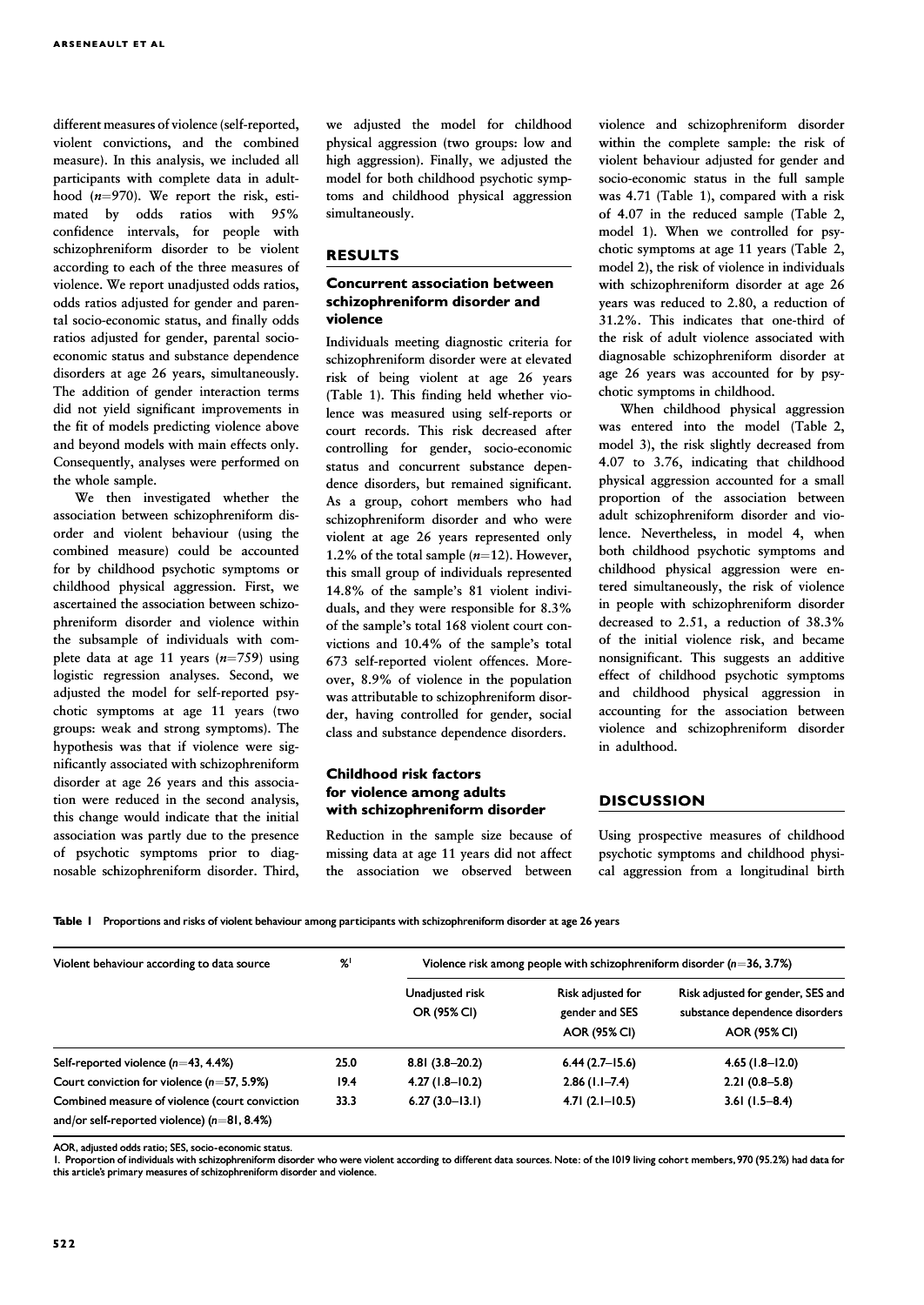| Table 2 Association between schizophreniform disorder and violence at age 26 years: results of hierarchical logistic regression analyses controlling for childhood |  |
|--------------------------------------------------------------------------------------------------------------------------------------------------------------------|--|
| psychotic symptoms and childhood physical aggression ( $n=759$ )                                                                                                   |  |

| Variable                                  | Violence risk among people with schizophreniform disorder $(n=36, 3.7%)$ |                             |                             |                                  |  |
|-------------------------------------------|--------------------------------------------------------------------------|-----------------------------|-----------------------------|----------------------------------|--|
|                                           | Model I                                                                  | Model 2                     | Model 3                     | Model 4                          |  |
|                                           | Risk adjusted                                                            | Risk adjusted for psychotic | Risk adjusted for physical  | Risk adjusted for psychotic      |  |
|                                           | for gender and SES                                                       | symptoms (age 11 years)     | aggression (age 7–11 years) | symptoms and physical aggression |  |
|                                           | AOR (95% CI)                                                             | <b>AOR (95% CI)</b>         | <b>AOR (95% CI)</b>         | <b>AOR (95% CI)</b>              |  |
| Schizophreniform disorder at age 26 years | $4.07(1.5 - 11.2)$                                                       | $2.80(1.0 - 8.3)$           | $3.76(1.3-10.6)$            | $2.51(0.8 - 7.6)$                |  |
| Weak psychotic symptoms                   |                                                                          | $1.86(0.9 - 3.8)$           |                             | $1.96(0.9-4.1)$                  |  |
| Strong psychotic symptoms                 |                                                                          | $6.33(1.5-26.9)$            |                             | $5.55(1.3-23.2)$                 |  |
| Low physical aggression                   |                                                                          |                             | $1.27(0.6 - 2.7)$           | $1.17(0.5-2.6)$                  |  |
| High physical aggression                  |                                                                          |                             | $3.72(1.9 - 7.2)$           | $3.65(1.9 - 7.1)$                |  |

AOR, adjusted odds ratio; SES, socio-economic status.

cohort, this study shows that above and beyond risks associated with being male, growing up in deprived circumstances and meeting diagnostic criteria for substance dependence disorders, individuals with schizophreniform disorder were nearly four times more likely to commit violence compared with people without schizophreniform disorder. Only 1.2% of the Dunedin study cohort met diagnostic criteria for schizophreniform disorder and committed violent offences. However, these individuals were responsible for more than their fair share of community violence (8.3% of the sample's total violent convictions and 10.4% of the sample's total self-reported violent offences), and they represented 15% of all violent offenders in the sample. This risk for violence was accounted for by both childhood psychotic symptoms and childhood physical aggression.

# Stability of the risk of violence in adults with schizophreniform disorder

The Dunedin study is the only existing longitudinal cohort study to report on the violence risk in people with schizophreniform disorder at two different assessment points. A comparison of this study with our previous report, when the cohort members were aged 21 years (Arseneault *et al.* 2000), reveals that the violence risk is relatively similar 5 years later (OR=4.60 at age 21 years v.  $OR=4.71$  at age 26 years) and the population attributable risk remains non-trivial (10% at age 21 years  $v$ . 8% at age 26 years). Thus, the association between schizophreniform disorder and violence appears to be strong and stable in early adulthood

# Risk factors for violence among individuals with schizophreniform disorder

Researchers are now starting to examine potential risk factors and causal mechanisms for the association between schizophrenia and violence. Since the *sine* qua non of a cause is that it precedes the outcome, such research requires prospective longitudinal data. Cannon et al (2002b) found that childhood attentional impairment was a risk factor for later violent and criminal behaviour in schizophrenia, and there was a marginally significant increased risk of violence among males with schizophrenia who had a history of labour or delivery complications. Hodgins et al (2002) found that a history of neonatal complications increased the risk of offending by men with major mental disorders. In our previous study using the Dunedin cohort, we showed that a juvenile history of conduct disorders and an adolescent personality trait characterised by excessive perceptions of threat in the environment partly accounted for violent behaviour in adults with schizophreniform disorder (Arseneault et al, 2000). Supported by the study reported here, evidence is thus accumulating to suggest that at least some individuals with schizophrenia may be at risk of later violence for a variety of reasons (both neurodevelopmental and behavioural) long before a diagnosis is made.

# Childhood psychotic symptoms

What role do psychotic symptoms have in the aetiology of violent behaviour? Although findings are not always replicated, cross-sectional studies show a significant association between violent behaviour and certain psychotic symptoms, particularly threat/control override symptoms (Link et al. 1992; Link  $\&$ Stueve, 1995; Appelbaum et al, 2000). These symptoms refer to a feeling of threats by others ('have you felt that there were people who wished to do you harm?') and diminished self-control mechanisms ('have you felt your mind dominated by forces beyond your control?'). Both the nature of these symptoms and the specificity of the association with these symptoms only were taken to suggest that psychotic disorder 'causes' violence (Link & Stueve, 1995), but in fact the temporal relationship could not be assessed in previous cross-sectional studies. To our knowledge, our study is the first to examine the association between psychotic symptoms in childhood and later violent behaviour. We found that a history of self-reported psychotic symptoms in childhood accounts for a substantial proportion of the association between violence and schizophreniform disorders at age 26 years.

## Childhood physical aggression Childhood

Our findings suggest that individuals with psychotic disorders do not manifest violent behaviour suddenly as their psychiatric disorder appears. Rather, some such individuals are likely to have had past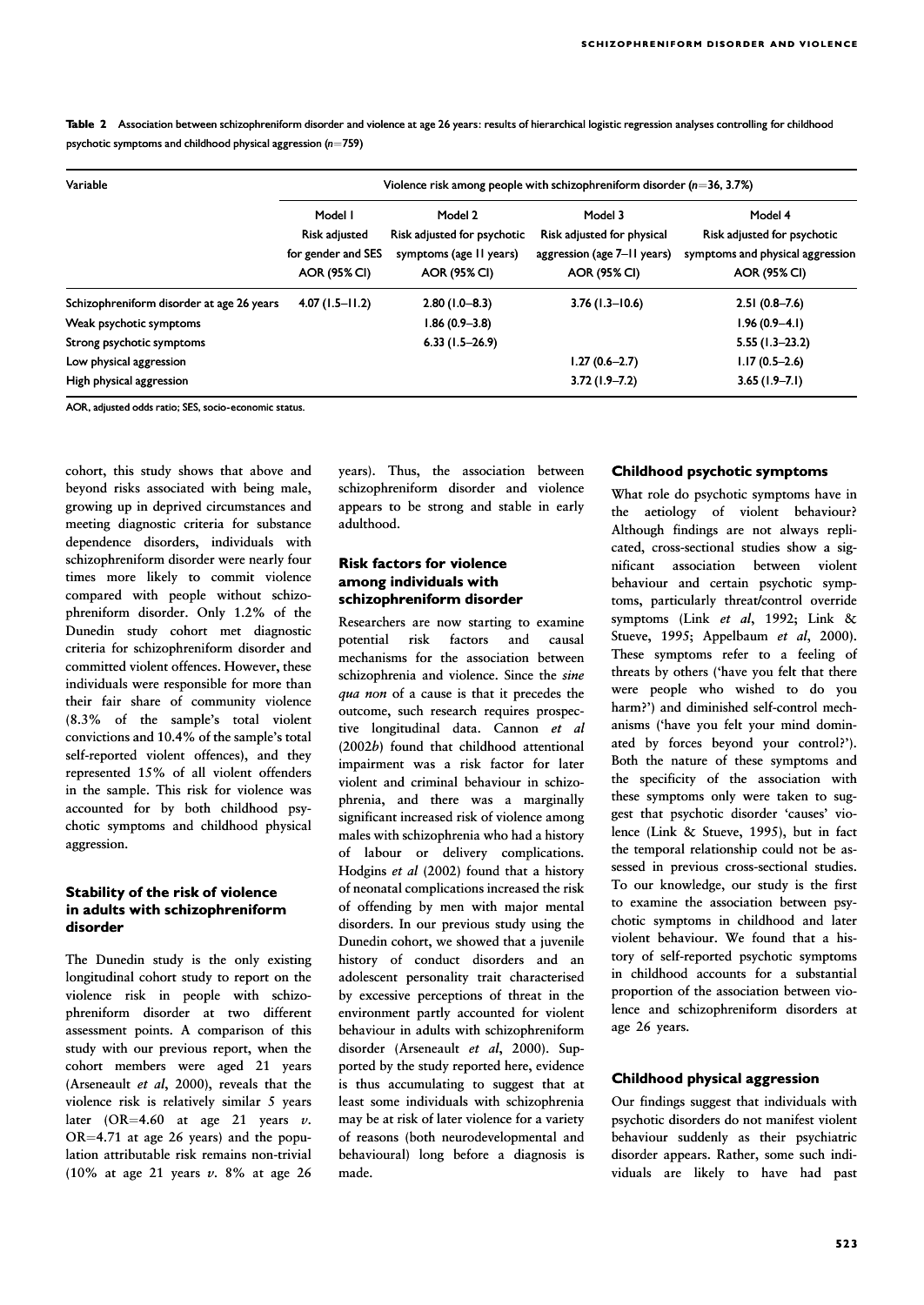experiences of fighting when they were children. It has been repeatedly demonstrated that a history of violence in childhood is associated with violence in adulthood (Farrington, 1994; Tremblay et al, 1994; Nagin & Tremblay, 2001; Stevenson & Goodman, 2001), and individuals with schizophrenia are unlikely to be an exception. Further examination of our data indicated that 6.7% of participants with a high level of physical aggression in childhood met diagnostic criteria for schizophreniform disorder at age 26 years, compared with 3.7% of participants with a low level of physical aggression in childhood and  $3.1\%$ of participants with no history of childhood aggression. Indeed, we found that violence among adults with schizophreniform disorder could be partly accounted for by a history of early childhood physical aggression. However, a history of self-reported psychotic symptoms at age 11 years appeared to have a stronger effect.

#### Implications of the findings

This study provides support to previous findings from the Dunedin study in showing that violence by adults with schizophreniform disorder is accounted for by two different sets of early risk factors (Arseneault et al, 2000): conduct disorders and psychotic symptoms. Findings from this report go further in showing that these risk factors are present even in childhood.

Early signs of psychotic symptoms and childhood physical aggression ought to be taken seriously by mental health practitioners, parents and teachers interacting with children. Children's bizarre thoughts that indicate a sense of lack of control over their mind and body should be the target of screening. These symptoms not only represent a risk factor for later schizophreniform disorder (Poulton  $et$   $al$ , 2000), they also account for violent behaviour among these individuals. Early preventive strategies to reduce physical aggression among young children (Dodge, 2002) are likely to be more effective in decreasing violent behaviour among people with psychosis than is intensive case management in adulthood (Walsh et al, 2001).

#### ACKNOWLEDGEMENTS

We thank the Dunedin study members for their collaboration, data manager HonaLee Harrington, Air New Zealand, and study founder Phil Silva.We also acknowledge the contribution of Professor Pamela Taylor. The Dunedin Multidisciplinary Health and

#### CLINICAL IMPLICATIONS CLINICAL IMPLICATIONS

■ Adults with schizophreniform disorder show elevated risk for committing violent offences in the community, even when effects of substance dependence disorders are accounted for.

■ Children displaying both early psychotic symptoms and physical aggression should be monitored closely as they are at high risk of later schizophreniform disorder complicated by violent behaviour.

■ Our findings support recommendations that preventive intervention strategies must focus on physical aggression among young children.

#### LIMITATIONS

■ Temporal relationships between childhood psychotic symptoms and physical aggression could not be examined because psychotic symptoms before age II years were not assessed.

■ Findings are based on a small group of individuals who met diagnostic criteria for schizophreniform disorder and who committed violent offences.This limitation prevented us from examining interactions between risk factors.

■ Cohort members had not yet reached the end of the risk period for developing psychotic disorders, implying that some future cases of schizophreniform disorder might have been missed.

LOUISE ARSENEAULT, PhD, Social, Genetic and Developmental Psychiatry Centre, Institute of Psychiatry; MARY CANNON, MD, PhD, ROBIN MURRAY, MD, Division of Psychological Medicine, Institute of Psychiatry, London, UK; RICHIE POULTON, PhD, Dunedin Multidisciplinary Health and Development Research Unit, University of Otago, New Zealand; AVSHALOM CASPI, PhD, TERRIE E. MOFFITT, PhD, Social, Genetic and Developmental Psychiatry Centre, Institute of Psychiatry, London, UK

Correspondence: Louise Arseneault, Institute of Psychiatry, PO Box 80, De Crespigny Park, London SE5 8AF,UK. E-mail: l.arseneault@iop.kcl.ac.uk

(First received 4 September 2002, final revision 7 February 2003, accepted 19 February 2003)

Development Research Unit is supported by the New Zealand Health Research Council. L.A. is supported by the Canadian Institute of Health Research and the Virtual Institute of Severe Personality Disorder; M.C. is supported by the Wellcome Trust, the EJLB Foundation and the Theodore and Vada Stanley Foundation; T.E.M. is a Royal Society ^ Wolfson Research Merit Award holder. This study was funded by the US National Institute of Mental Health grants MH45070, MH49414, and by the UK Medical Research Council.

## **REFERENCES**

**American Psychiatric Association (1980)** Diagnostic and Statistical Manual of Mental Disorders (3rd edn) (DSM-III). Washington, DC: APA.

- (1994) Diagnostic and Statistical Manual of Mental Disorders (4th edn) (DSM-IV). Washington, DC: APA.

Anderson, J. C., Williams, S., McGee, R., et al (1987) DSM-III disorders in preadolescent children. Archives of General Psychiatry, 44, 69-76.

Appelbaum, P. S., Robbins, P. C. & Monahan, J. (2000) Violence and delusions: data from the MacArthur violence risk assessment study. American Journal of Psychiatry, 157, 566-572.

Arseneault, L., Moffitt, T. E., Caspi, A., et al (2000) Mental disorders and violence in a total birth cohort: results from the Dunedin study. Archives of General Psychiatry, 57, 979-986.

Cannon, M., Caspi, A., Moffitt, T. E., et al (2002a) Evidence for early, specific, pan-developmental impairment in schizophreniform disorder: results from a longitudinal birth cohort. Archives of General Psychiatry, 59, 449-457.

, Huttunen, M. O., Tanskanen, A. J., et al (2002b) Perinatal and childhood risk factors for later criminality and violence in schizophrenia: longitudinal, populationbased study. British Journal of Psychiatry, 180, 496-502.